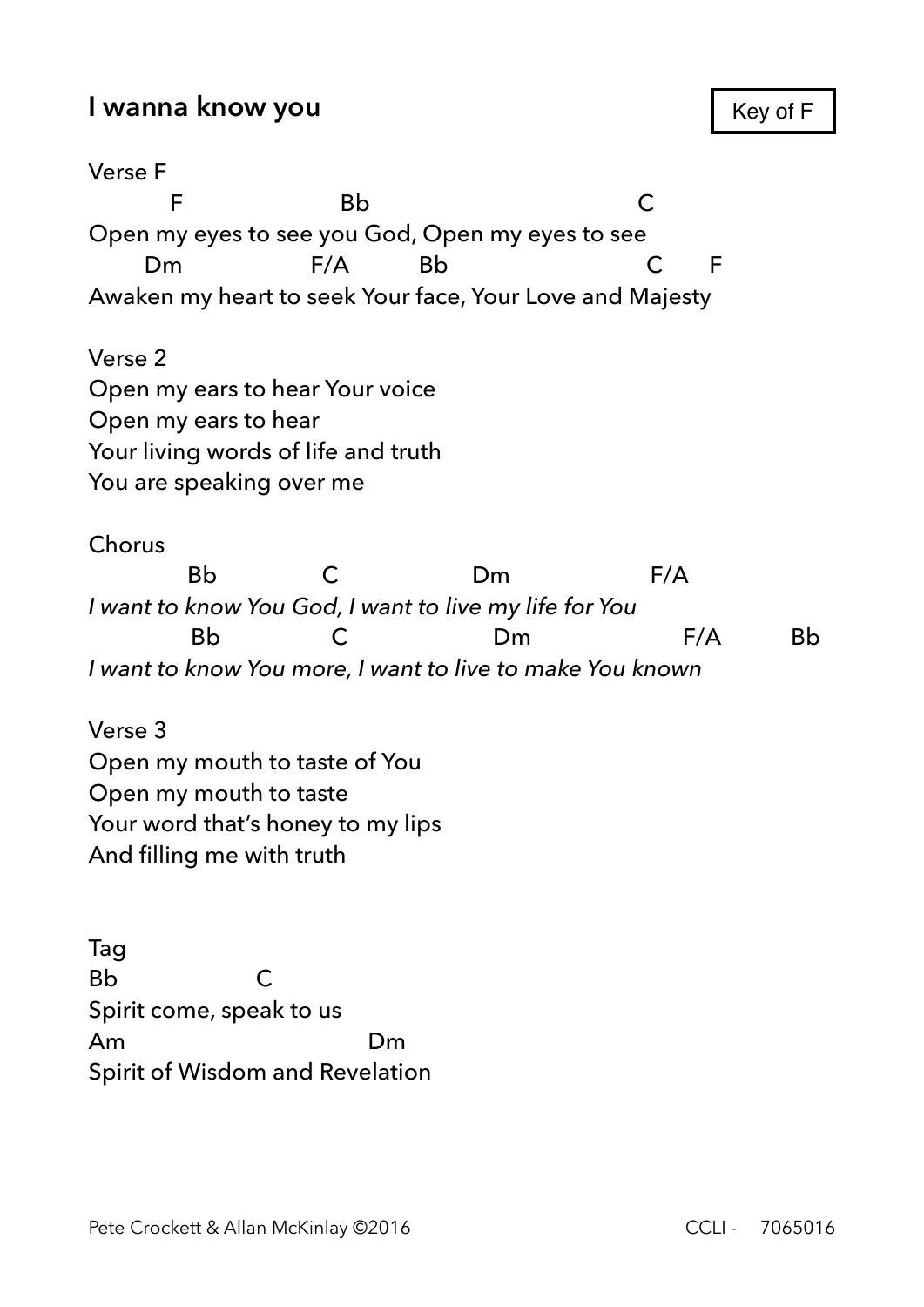Verse 1 E A B Open my eyes to see you God, Open my eyes to see C#m E/G# A B E Awaken my heart to seek Your face, Your Love and Majesty

Verse 2 Open my ears to hear Your voice Open my ears to hear Your living words of life and truth You are speaking over me

Chorus

 A B C#m E/G# *I want to know You God, I want to live my life for You*  A B C#m E/G# A *I want to know You more, I want to live to make You known* 

Verse 3 Open my mouth to taste of You Open my mouth to taste Your word that's honey to my lips And filling me with truth

Tag A B Spirit come, speak to us G#m C#m Spirit of Wisdom and Revelation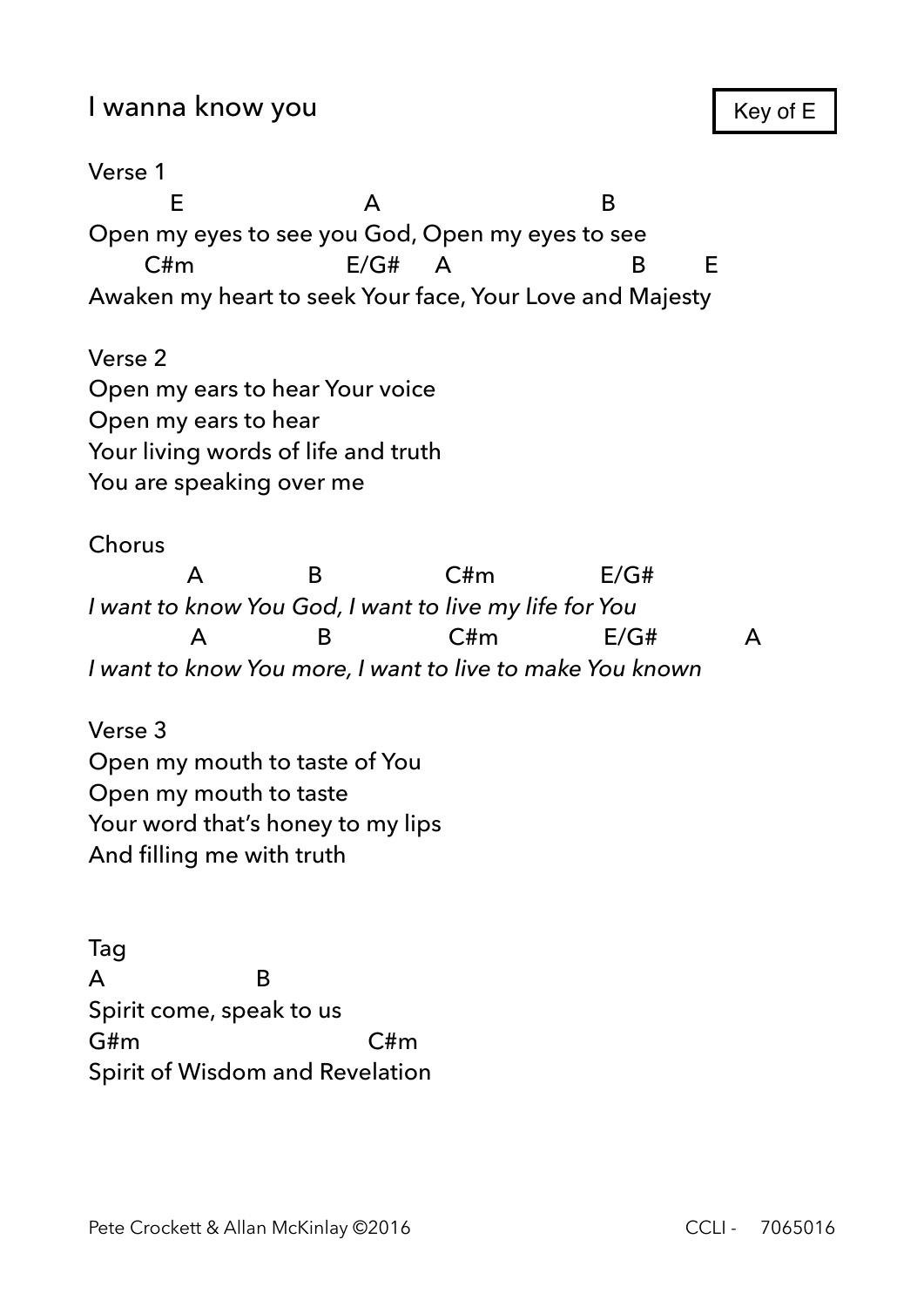Verse 1 D G A Open my eyes to see you God, Open my eyes to see Bm D/F# G A D Awaken my heart to seek Your face, Your Love and Majesty Verse 2

Open my ears to hear Your voice Open my ears to hear Your living words of life and truth You are speaking over me

Chorus

 G A Bm D/F# *I want to know You God, I want to live my life for You*  G A Bm D/F# G *I want to know You more, I want to live to make You known* 

Verse 3 Open my mouth to taste of You Open my mouth to taste Your word that's honey to my lips And filling me with truth

Tag G A Spirit come, speak to us F#m Bm Spirit of Wisdom and Revelation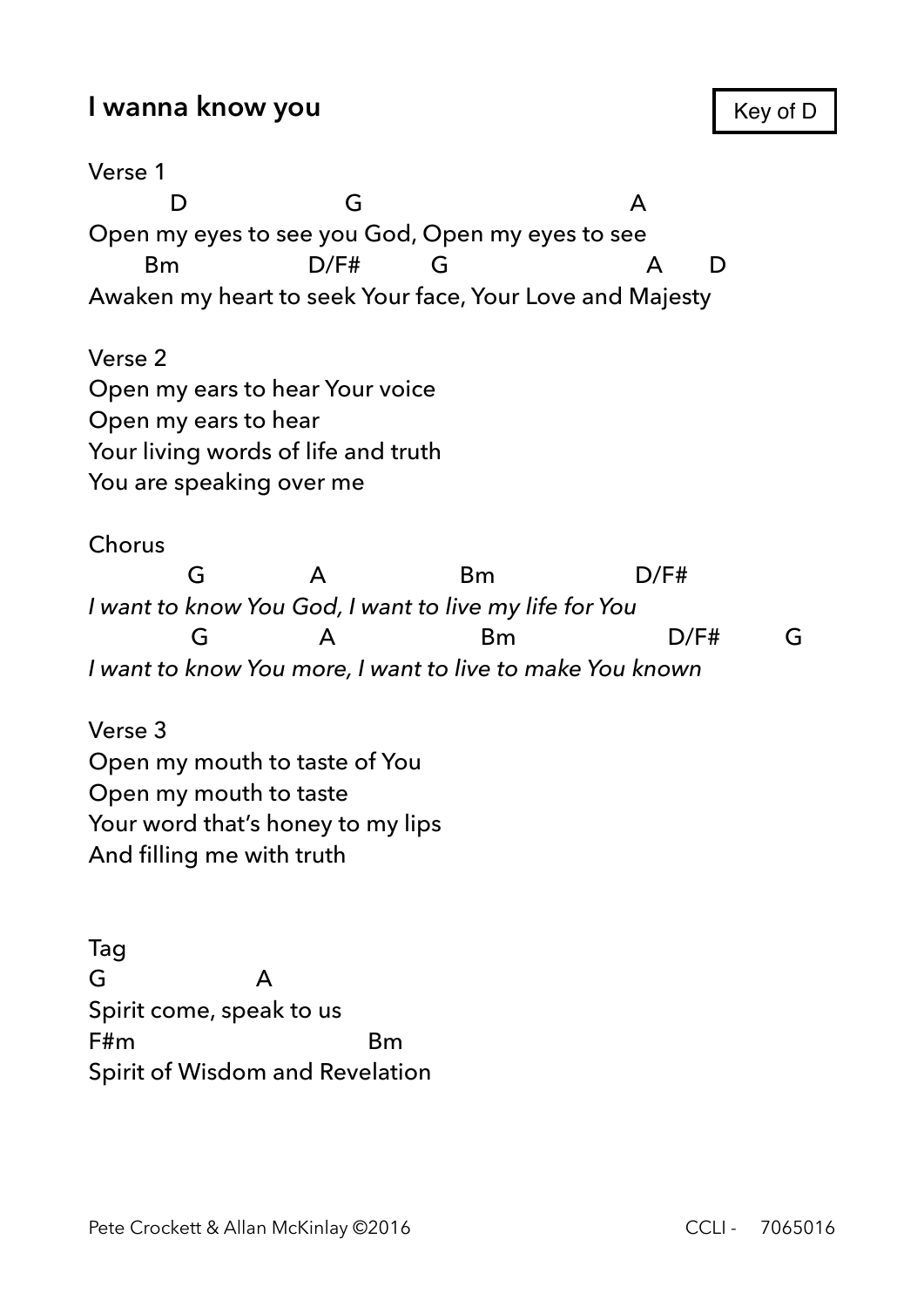Verse 1 C F G Open my eyes to see you God, Open my eyes to see Am C/E F G C Awaken my heart to seek Your face, Your Love and Majesty Verse 2 Open my ears to hear Your voice Open my ears to hear Your living words of life and truth You are speaking over me Chorus F G Am C/E *I want to know You God, I want to live my life for You*  F G Am C/E F *I want to know You more, I want to live to make You known*  Verse 3

Open my mouth to taste of You Open my mouth to taste Your word that's honey to my lips And filling me with truth

Tag F G Spirit come, speak to us Em Am Spirit of Wisdom and Revelation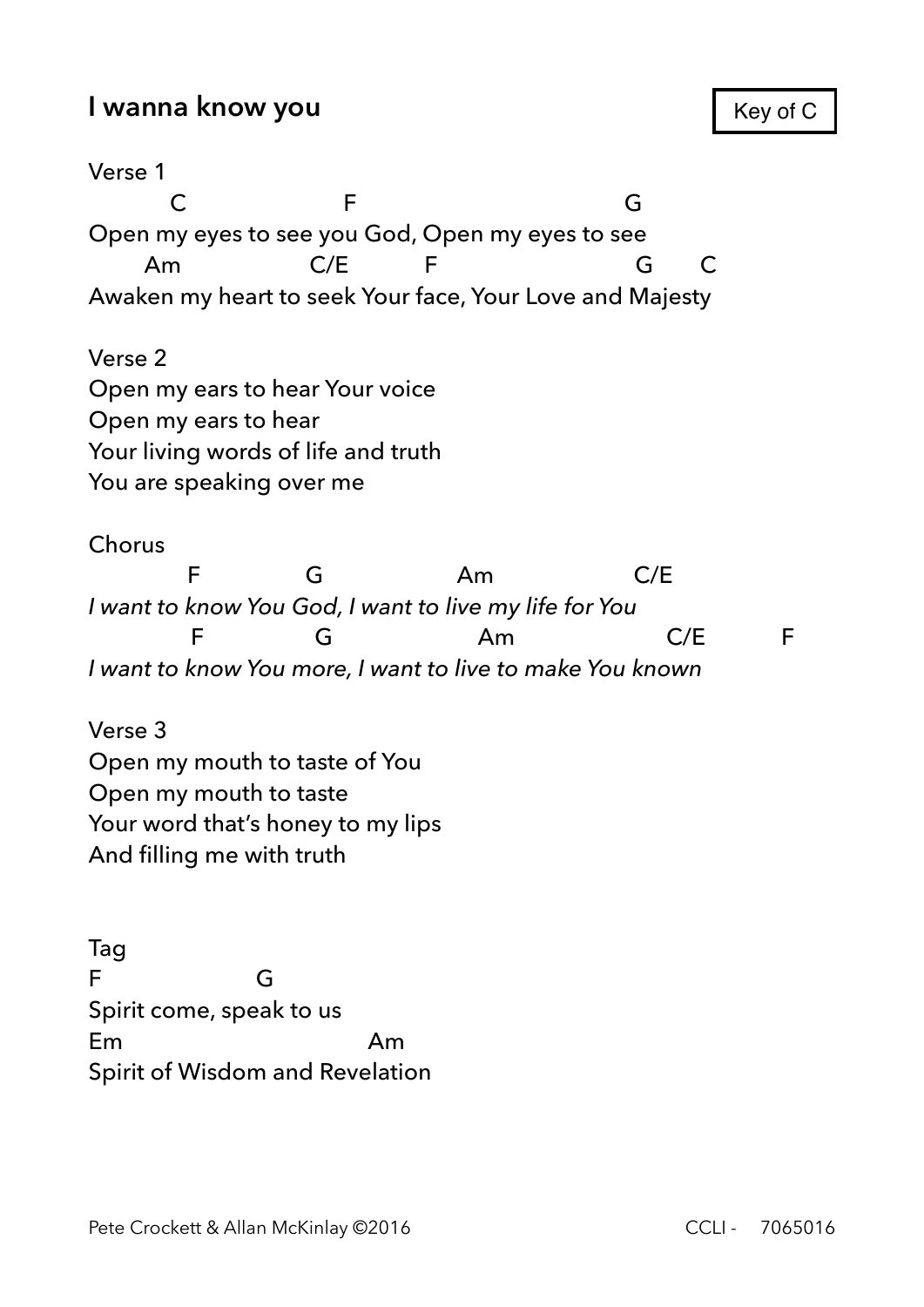Verse 1 1 4 5 Open my eyes to see you God, Open my eyes to see 6 1 4 5 1 Awaken my heart to seek Your face, Your Love and Majesty Verse 2 Open my ears to hear Your voice Open my ears to hear Your living words of life and truth You are speaking over me Chorus 4 5 6 1 *I want to know You God, I want to live my life for You*  4 5 6 1 4 *I want to know You more, I want to live to make You known*  Verse 3 Open my mouth to taste of You Open my mouth to taste Your word that's honey to my lips

Tag 4 5 Spirit come, speak to us 3 6 Spirit of Wisdom and Revelation

And filling me with truth

**Nashville** Numbers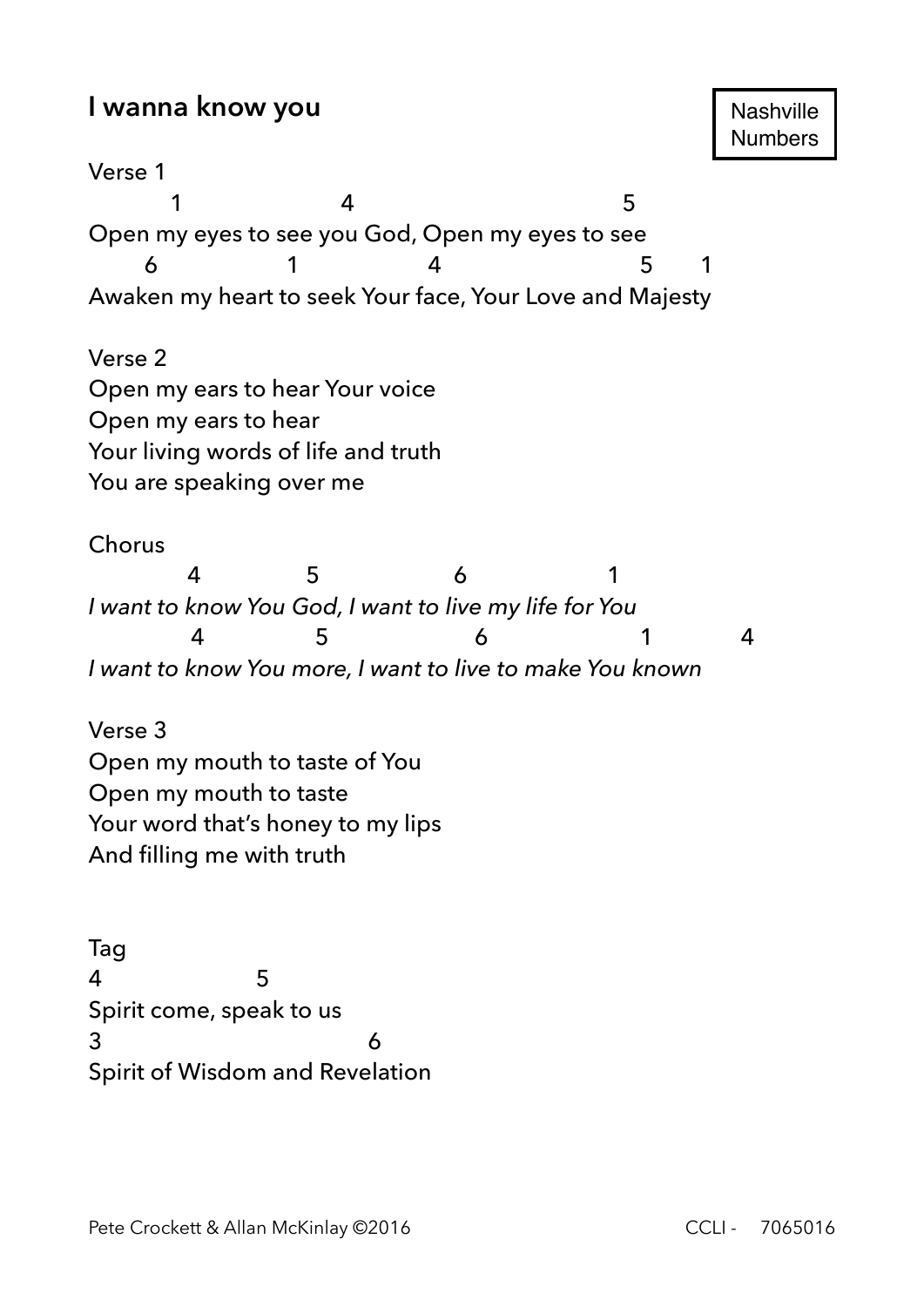



Pete Crockett & Allan McKinlay ©2016 CCLI - 7065016

I wanna know you Key of E



Pete Crockett & Allan McKinlay ©2016 CCLI - 7065016